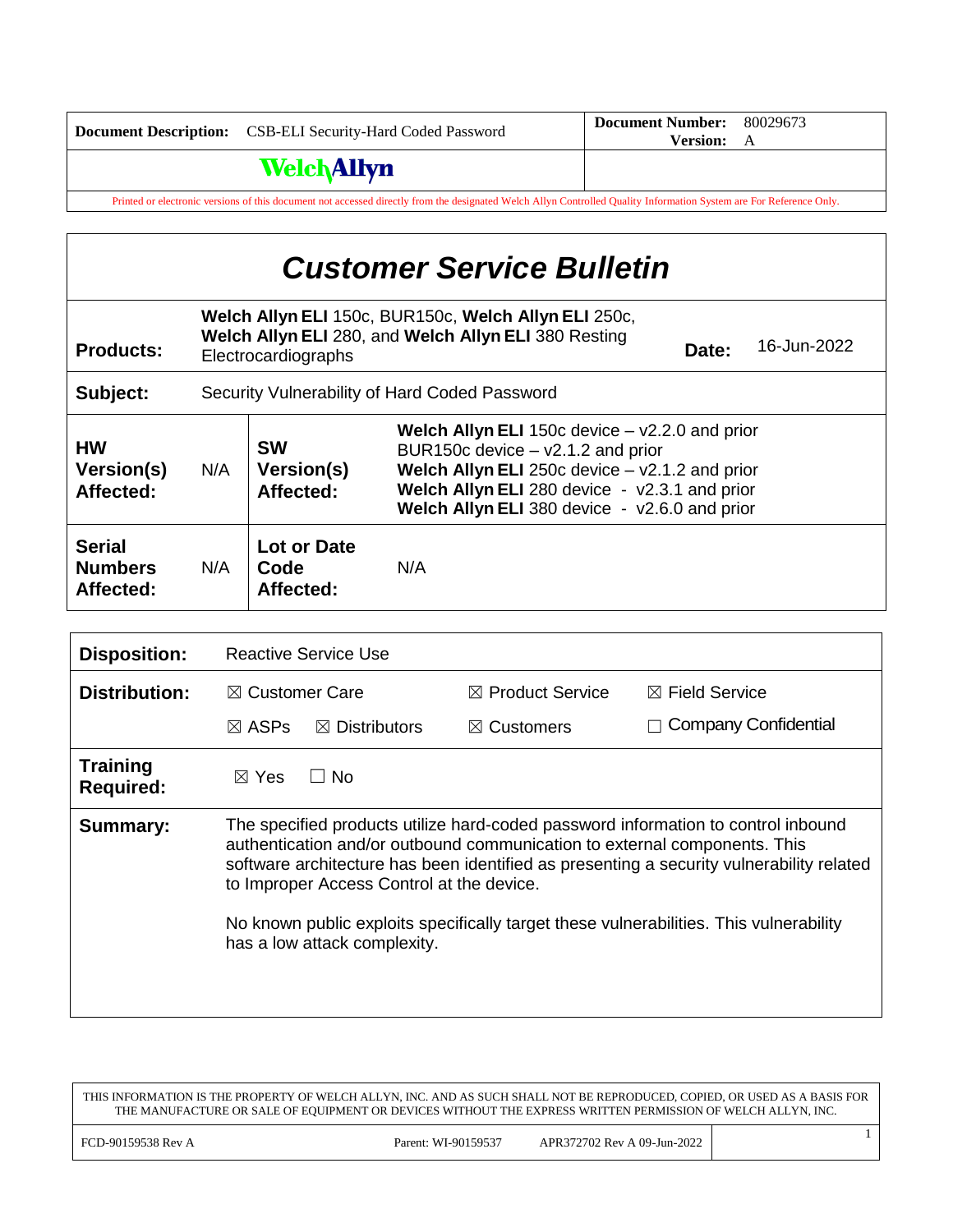| <b>Mitigation:</b> | Hillrom is releasing software updates for all impacted devices to address these<br>vulnerabilities. New product versions that mitigate these vulnerabilities are available<br>as follows:                                                                                                                                                                                                                                                                                                                                                                                                                        |  |  |  |
|--------------------|------------------------------------------------------------------------------------------------------------------------------------------------------------------------------------------------------------------------------------------------------------------------------------------------------------------------------------------------------------------------------------------------------------------------------------------------------------------------------------------------------------------------------------------------------------------------------------------------------------------|--|--|--|
|                    | <b>Welch Allyn ELI</b> 380 Resting Electrocardiograph: available by Q4 2023<br>Welch Allyn ELI 280/BUR280/MLBUR 280 Resting Electrocardiograph:<br>Software version 2.4.1, available June 2022<br>Welch Allyn ELI 150c/BUR 150c/MLBUR 150c Resting Electrocardiograph:<br>available by Q4 2023                                                                                                                                                                                                                                                                                                                   |  |  |  |
|                    | Hillrom recommends users upgrade to the latest product versions. Customers should<br>contact Technical Support for assistance.                                                                                                                                                                                                                                                                                                                                                                                                                                                                                   |  |  |  |
|                    | The following actions can be taken by facility IT resources to reduce risk associated<br>with this vulnerability.                                                                                                                                                                                                                                                                                                                                                                                                                                                                                                |  |  |  |
|                    | Apply proper network and physical security controls.<br>Ensure a unique encryption key is configured for ELI Link and cardiographs,<br>$\bullet$<br>per instructions in the product user manual.<br>Locate control system networks and remote devices behind firewalls and<br>isolate them from the business network.<br>When remote access is required, use secure methods, such as Virtual Private<br>Networks (VPNs), recognizing that VPNs may have vulnerabilities and should<br>be updated to the most current version available. Also recognize that a VPN<br>is only as secure as the connected devices. |  |  |  |
|                    | Organizations observing any suspected malicious activity should follow their<br>established internal procedures and report their finding to CISA or tracking and<br>correlation against other incidents.                                                                                                                                                                                                                                                                                                                                                                                                         |  |  |  |
|                    | <b>CISA Contact Information:</b><br>Phone - +1-888-282-0870<br>$\bullet$<br>Email - CISAservicedesk@cisa.dhs.gov                                                                                                                                                                                                                                                                                                                                                                                                                                                                                                 |  |  |  |
|                    | Welch Allyn and ELI are registered trademarks of Baxter International Inc. or its subsidiaries.                                                                                                                                                                                                                                                                                                                                                                                                                                                                                                                  |  |  |  |
| $D$ aaalufaan      | This issue has been decumented into our feedback system (R104663, R104640)                                                                                                                                                                                                                                                                                                                                                                                                                                                                                                                                       |  |  |  |

**Resolution:** This issue has been documented into our feedback system (B104663, B104649, B104661) for correction in a future software release.

| Version | Sec, Pg,<br>Para<br><b>Changed</b> | <b>Change Made</b>     | <b>Date Version</b><br><b>Created</b> | <b>Version</b><br><b>Created By</b><br>(initials) |
|---------|------------------------------------|------------------------|---------------------------------------|---------------------------------------------------|
| Α       | $\rm N/A$                          | <b>Initial Release</b> | 16-Jun-2022                           | <b>SLB</b>                                        |

THIS INFORMATION IS THE PROPERTY OF WELCH ALLYN, INC. AND AS SUCH SHALL NOT BE REPRODUCED, COPIED, OR USED AS A BASIS FOR THE MANUFACTURE OR SALE OF EQUIPMENT OR DEVICES WITHOUT THE EXPRESS WRITTEN PERMISSION OF WELCH ALLYN, INC.